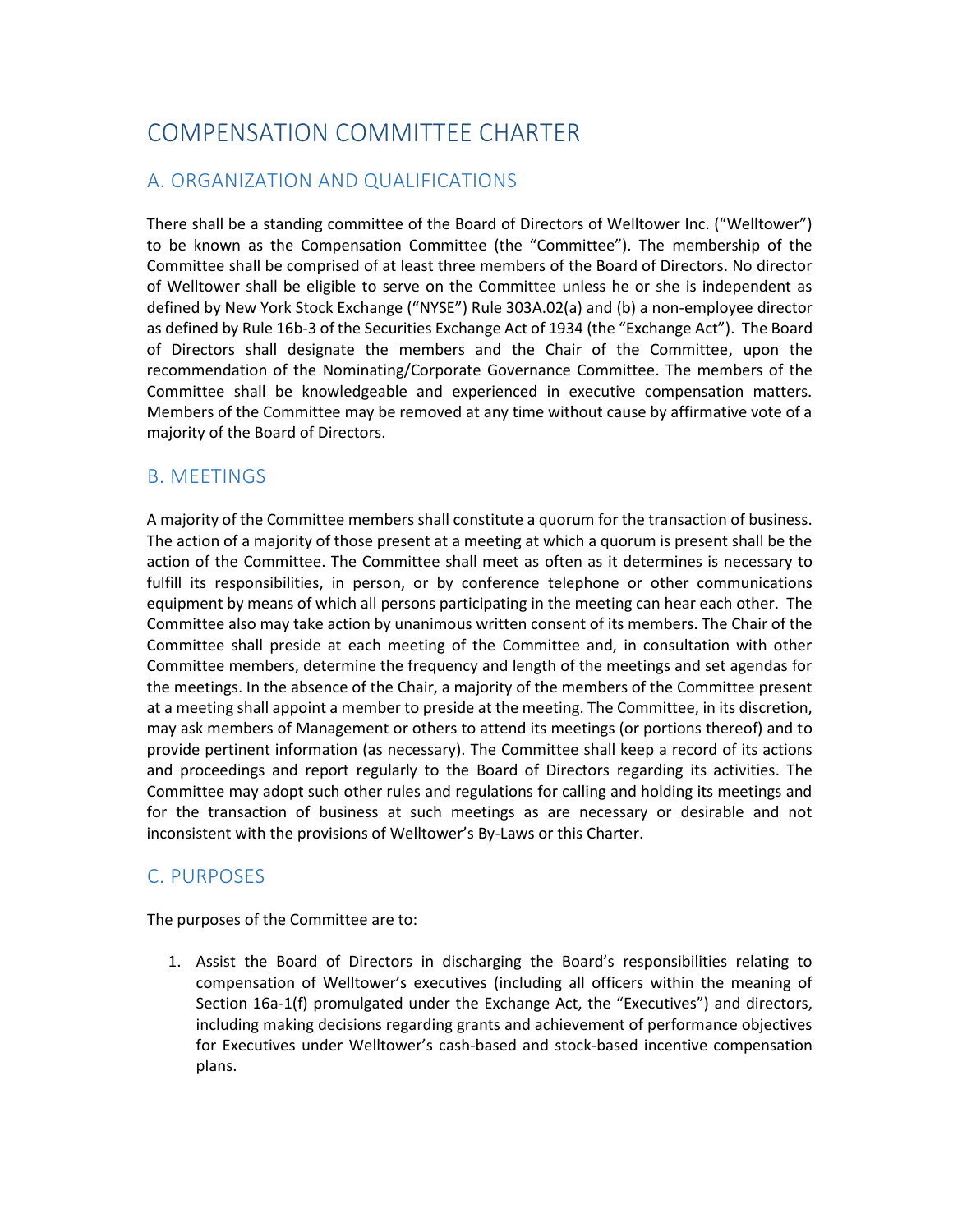- 2. Review Welltower's stock compensation plans and recommend revisions to plans and new plans to the Board for approval as needed. The Committee shall have and shall exercise all the authority of the Board with respect to the administration of such plans (including the authority to add additional shares or adopt such other amendments to any of Welltower'sstock compensation plans, subject to any required approval of Welltower's stockholders).
- 3. Review and discuss with management the Compensation Discussion & Analysis Report (the "CD&A") and related disclosures that Securities and Exchange Commission ("SEC") rules and regulations, as they may be amended from time to time, require be included in the Company's annual report and proxy statement.
- 4. Recommend to the Board based on the review and discussion with management the form of CD&A to be included in Welltower's Proxy Statement and Annual Report on Form 10- K, and prepare the compensation committee report required by SEC rules and regulations for inclusion in the Company's Proxy Statement and Annual Report.
- 5. Perform any other activities consistent with this Charter, Welltower's By-Laws and governing law as the Committee or the Board deems necessary or appropriate.

# D. AUTHORITY AND RESPONSIBILITIES

The Committee's authority and responsibilities shall include the following:

- 1. Review Welltower's compensation philosophy to ensure that the management team is rewarded appropriately for their contributions to growth and profitability and that the executive compensation strategy supports Welltower's objectives and stockholder interests.
- 2. Review and approve at least annually the performance measures and goals relevant to the compensation of Welltower's Chief Executive Officer ("CEO"), evaluate the CEO's performance in consultation with the Board in light of these goals and objectives, and determine and approve the CEO's compensation based on this evaluation.
	- In determining the long-term incentive component of the CEO's compensation, the Committee shall consider all relevant factors, including Welltower's performance and relative stockholder return, the value of similar incentive awards to chief executive officers at comparable companies, and the awards given to Welltower's CEO in past years.
- 3. Review and approve at least annually the performance measures and goals relevant to the compensation of Welltower's Executives other than the CEO, oversee the evaluation of these Executives in consultation with the Board in light of these goals and objectives, and review and approve at least annually the compensation of these Executives.
- 4. Approve the granting of any stock grants under Welltower's stock compensation plans and programs pursuant to the terms of such plans.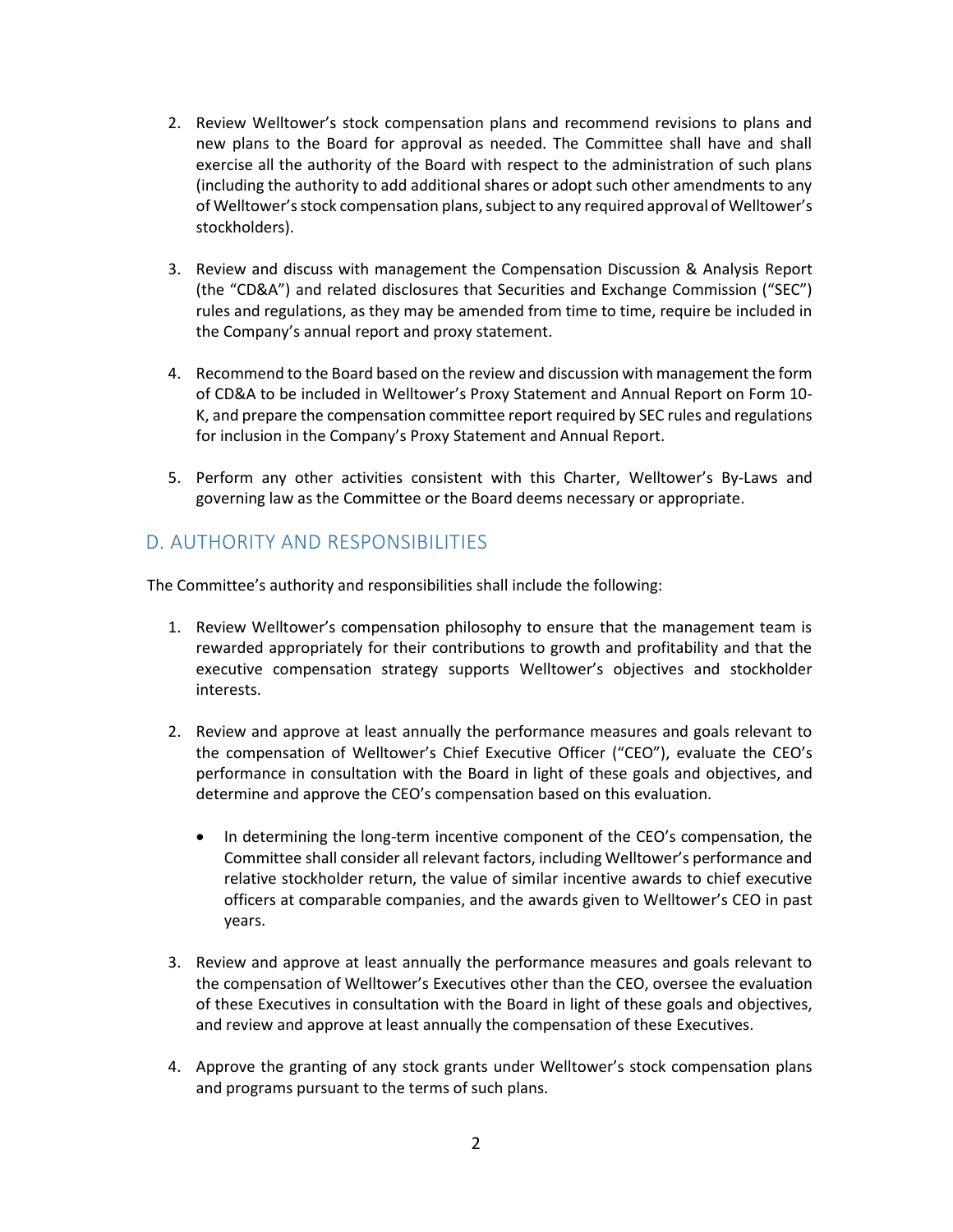- 5. At least annually, review with the Board matters relating to management succession, management development and a review of individual manager skills that are needed to implement Welltower's strategic plans.
- 6. Determine the need for and approve any employment contracts, change in control agreements and/or severance arrangements for Executives.
- 7. Oversee the assessment of the risks related to the Company's compensation policies and programs applicable to officers [and employees, and review and report to the Board on the results of this assessment.
- 8. Annually review the form and amount of compensation of directors for service on the Board and its committees and recommend changes in compensation to the Board as appropriate.
- 9. Annually review compliance by Executives and directors with Welltower's stock ownership guidelines.
- 10. Oversee Welltower's engagement efforts with stockholders on the subject of executive compensation.
- 11. At least annually, assess whether the work of compensation consultants involved in determining or recommending executive or director compensation has raised any conflict of interest that is required to be disclosed in the Company's annual report and proxy statement.
- 12. Oversee Welltower's strategies and policies related to human capital management, including with respect to matters such as diversity and inclusion, workplace environment and culture, and talent development and retention.
- 13. Conduct an annual review of the performance and effectiveness of the Committee and develop a procedure for conducting such a review.
- 14. Review and reassess the adequacy of this Charter annually and recommend any proposed changes to the Board for approval.

#### E. AUTHORITY

- 1. The Committee shall have the sole authority to form and delegate authority to subcommittees when appropriate. The Committee shall also have the authority to delegate to one or more Welltower officers or employees such power and authority held by the Committee as the Committee deems appropriate; provided, however, that the Committee shall not delegate to any employee any power or authority required by any law, regulation or listing standard be exercised by the Committee.
- 2. The Committee shall have the authority, in its sole discretion, to retain or obtain the advice of any compensation consultant, legal counsel or other advisor.